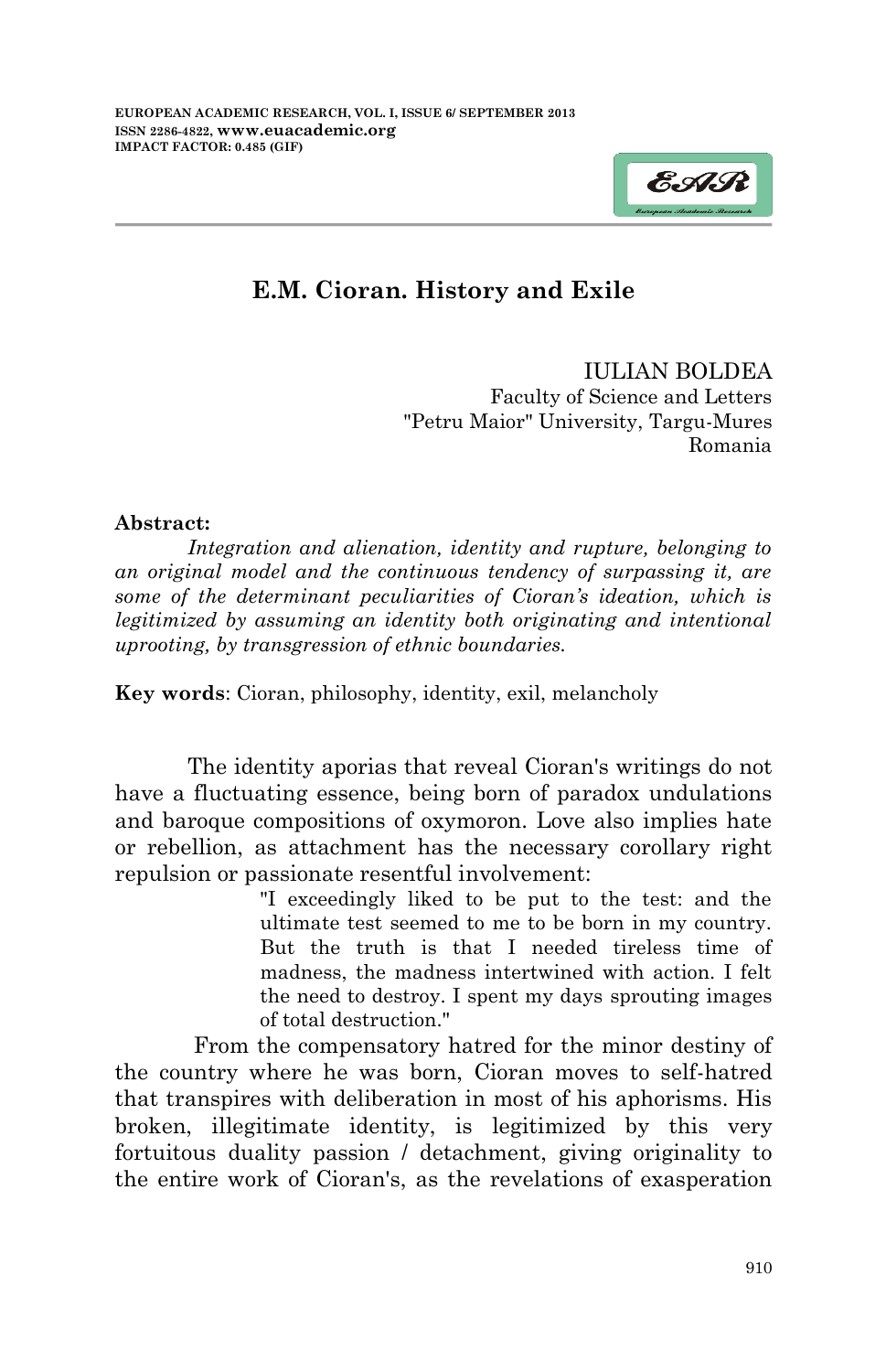and hatred are the binder of a resentful philosophy and, at the same time, a philosophy of lucid merciless:

> "It happened to me: I became the center of my hate. I hated my country, everyone and the whole universe: the only thing left to do was to hate myself: what, in fact, I did on the verge of despair."

The need to configure an identity is legitimated, for the author of the *Transfiguration of Romania*, from the consciousness of a rupture, of a strong identity frustration, identity and rupture are the terms of an ontological and gnoseologic equation inextricably linked to the paradoxes of a thought that is born of negation rather than affirmation, of nihilistic enthusiasm rather than metaphysical optimism.

One of aporia becoming almost common place in the reception of Cioran's work is the relationship between integration and alienation, identity and rupture. The lonely and great skeptical of our time, Cioran expressed in his aphorisms the fundamental inability to attach to any strong national identity, in a disillusioned emotional projection, where the refusal of setting translates into a fundamental need to search for own roots, even if they often identify themselves with ontological nothingness:

"When you think of other small countries, which have done nothing and indulge themselves in unconscious or empty, unjustified, pride then you cannot withhold admiration for Romania's lucidity, which is not ashamed to mock itself, to reveal its nothingness with disdain, or to compromise itself in a dissolving skepticism."

Very illustrative for the dialectic of identification and distancing from the image of his country, is the volume Mon pays (*My Country*), bilingual edition appeared at Humanitas Publishing House, 1996. "Specialist of obsession", as he defines himself, Cioran testifies in *Mon pays*, the Romanian identity obsession, the passion that he felt at that time, for his own country, with its marginal destiny, with its historical geography damaged by the hostility of a timeless and metaphysical hybris:

> "I was far from turning thirty years, when I happened to make a passion for my country, desperate passion, aggressive, in which there is no escape and which harassed me for years to come. My country! I wanted at all costs to hold onto it - and there was nothing to cling to. I could not find any fact, nor the present or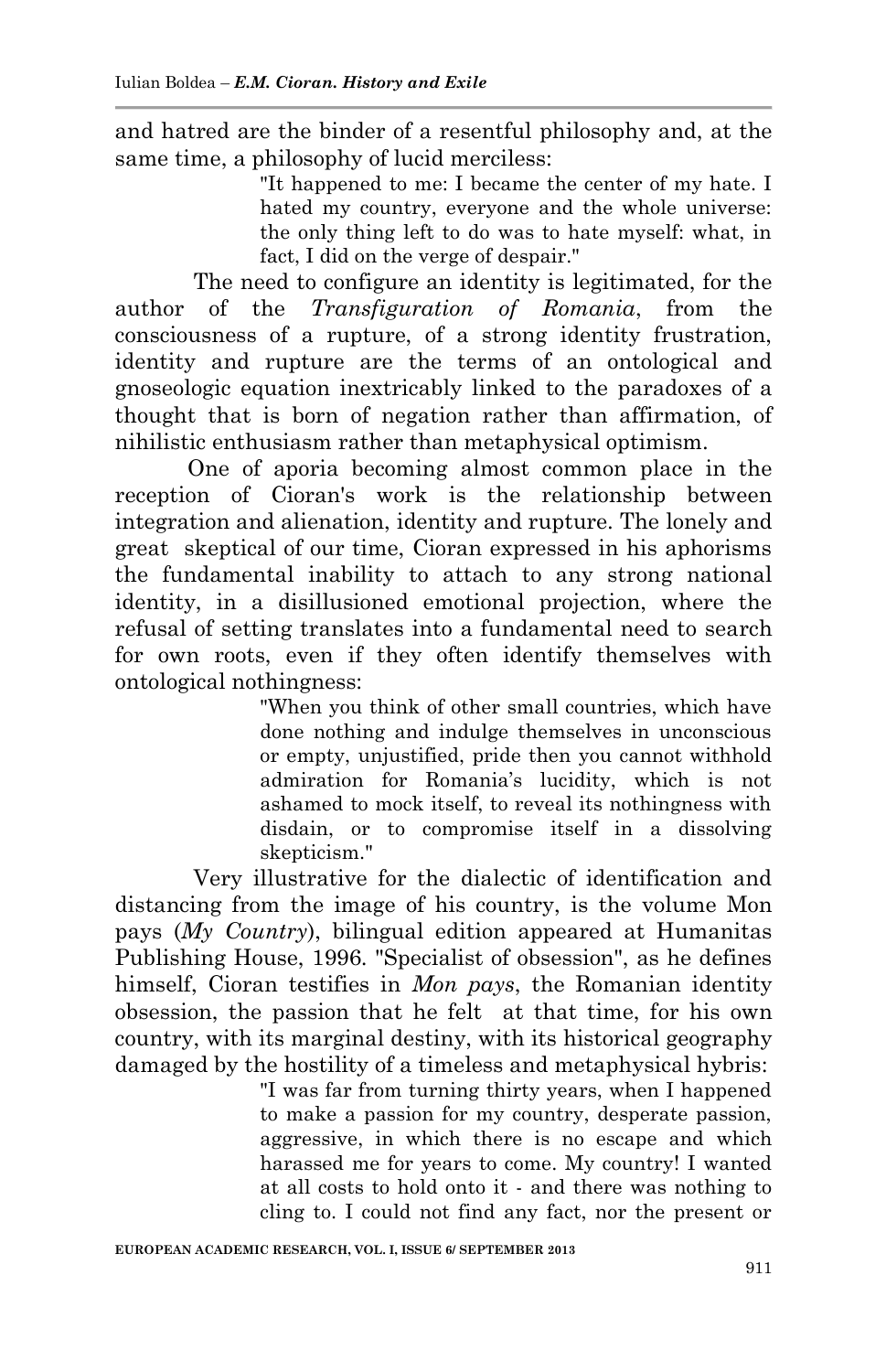the past. Full of anger, I assigned a future to it, invented it, embelished it, without a moment of believing in it. I ended up by attacking it, the future, by hating it, I spit on my utopia. My loving and delirious hate was devoid of purpose, my country was turning into powder when meeting my gaze."

Attachment to his own country is, for Cioran, one of those paradoxical, contradictory and oxymoronic feelings in which love and hate, attraction and rejection overlap/intermingle up to becoming indistinct. His passion, often denigrating, has no purpose than assuming, by his own country, of a fate that would leave the shadow cone of the anonymity of history. Strength, vitality, grandeur are rather projections of historical legitimacy of his own nation:

"I wanted it strong, without measure, crazy, like an evil force, a fatality that would have made the world tremble, and she was small, modest, devoid of attributes that make up a destiny. When I turned to her past, I discovered nothing but servitude, resignation and humility, and when I turned to the present, I faced the same defects, some mutilated, others remaining intact. I examined it ruthlessly and with such a frenzy to find *something else* in it, that this frenzy made me unhappy, so was *far-sighted*."

Between the visionary and transfiguring pride of the young philosopher and the mediocre destiny of the country he belongs to, the distance is considerable. In fact, Cioran does nothing but to outline, in his early books, an ideal image of Romania, a projection rather ideal, a utopian geography, maintained and supported by its visionary zeal:

> "Then I came to understand, that my country does not stand up to my ego, that anyway, facing my requirements, it proved insignificant. Wasn't it then when I intended to write that I wanted to meet in her "France's destiny and China's population"? (...) Instead of directing my thoughts to a more consistent appearance, I was attached to my country, feeling that she would give me the pretext of endless torment, and that, as long as I dreamed of it, I would experience an inexhaustible source of suffering. I found a handy inexhaustible inferno, where my ego could reach exasperation *at my expense*."

The attachment for Romania is perceived as a gnoseologic punishment as a form of donquijotism and illusory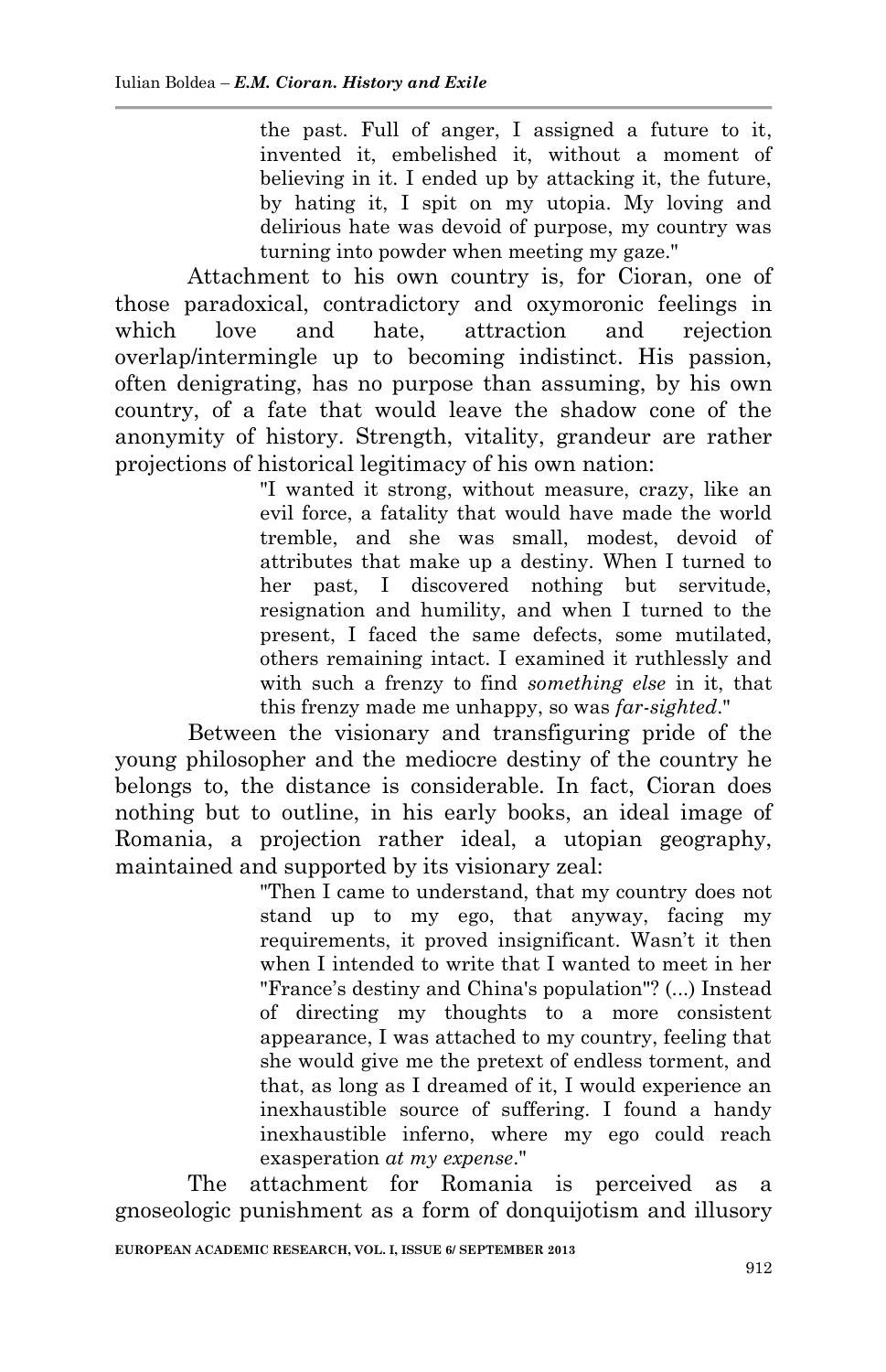prophetism. A country without destiny, Romania is no less a product of ideological consciousness that seeks its own legitimacy by assuming ontological indissoluble link with their country ("And this love became a punishment and a claim against my ferocious donchihotism. Talking endlessly about the fate of a country without fate: I became, in the pure sense of the word, a prophet in vain "). The philosopher's identity is linked to the exasperation of the matrix space that legitimizes his fervors and despairs. Referring, in *Mon pays*, to the *Transfiguration of Romania*, Cioran outlines his experiences and excessive obsessions with lucidity which the destiny of his own country has caused. "The thirst for unrelenting" that led to the philosopher's passionate passions, tortures and his vigils, which increasingly resemble, as stated, "someone else's', from the angle of the affective and temporal and emotional distancing, transposes Cioran in a space of rationality that discerns, in the past mirrors, the troubled face of the adolescent thirsty for the absolute and disgusted with certainty:

> "I wrote a book about my country that time: perhaps no one had attacked his country with similar violence. It was a madman's aberration. But, in my negation there was such a flame that now, after years, it's hard to believe that it was not a reversed love, an upside down idolatry. It was, that book, like an assassin's hymn, it was the theory spewing from the kidneys of a patriot without a country. Excessive pages, which allowed another country, my enemy, to use them in a campaign of slander, and maybe, of truth. I did not care! It was unrelenting thirst. And to a certain point, I was grateful to my country that gave me the opportunity to such great torment. I loved it because it could not meet my expectations. It was a good time: I believed in the reputation of unfortunate passions."

Considering that Cioran's work "shows a surprising consistency of themes and attitudes", Sorin Alexandrescu, in a chapter of *Looking back, modernity,* does nothing but to state the essential feature of the thinker: the constancy in scriptural reactions, the permanently renewed persistence to designate the same themes of meditation, the relevance of a style that is equal to itself, recurrent, refusing any avatar, a monadic style, and equally open to a plurality of readings. It is also known that Cioran's work is only a sum of parts, devoid of any willingness/will of construction, fragments "built" deliberately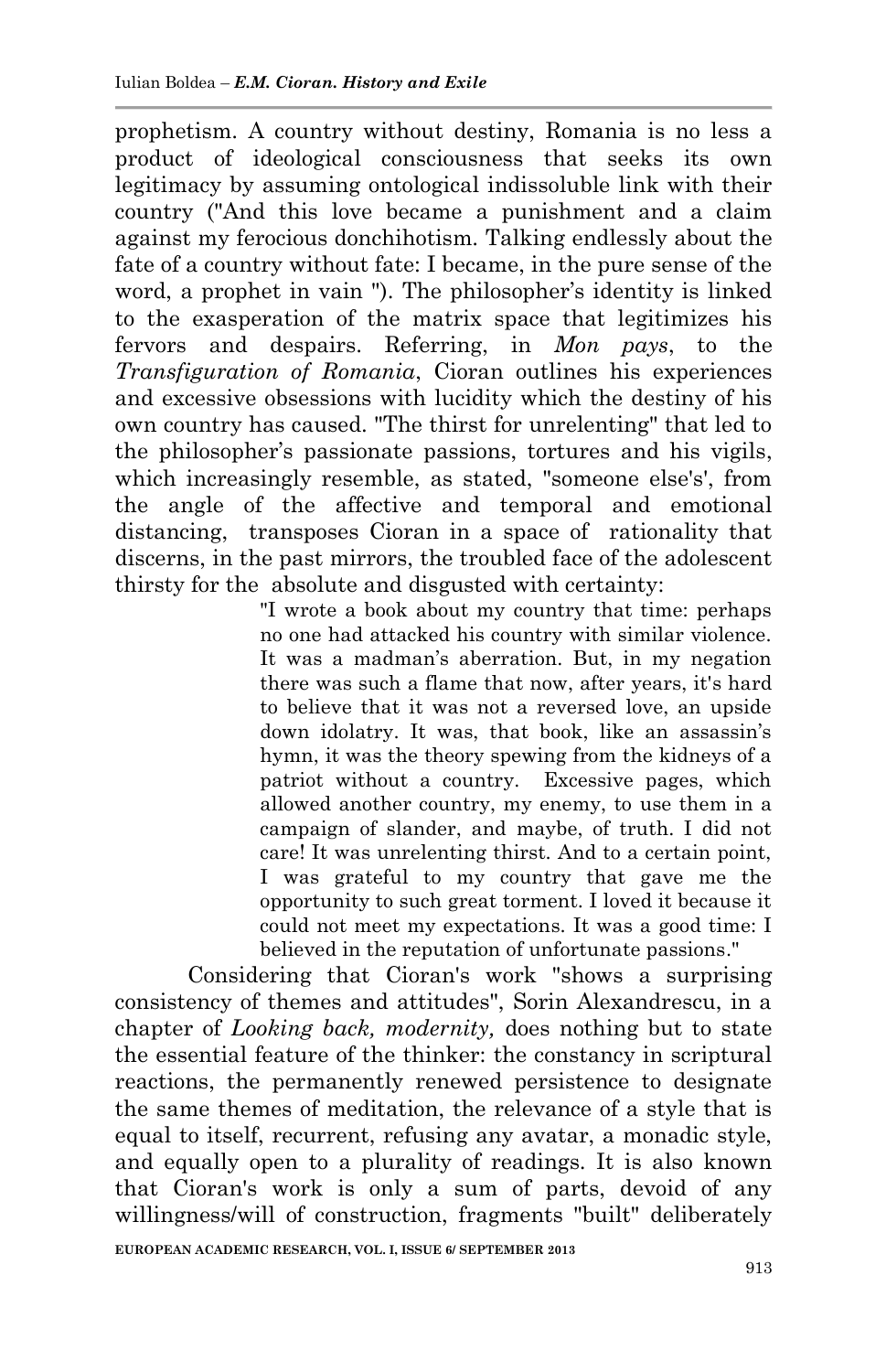in this way, from the philosopher's repulsion to any system, to any ontological or epistemological authority, either manifested in the real world, or materialized in a world of ideas. The freedom of association, the very subtle taste for the paradox, the ideation deprived of morgue confer to Cioran's phrase its inner tension, its dynamism of living and utterance. One may also say that between Cioran's biography and writing there are numerous bridges, lineages, links, either subtle, implicit or more apparent. Hence, from this parallelism biography / writing results the thematic dichotomy that always pursued Cioran, history and utopia are dichotomous ambivalences that feed, with increased energy, the philosopher's substance/essence. Always ruined before a hysterical history, utopia is, gradually, acclaimed and denigrated. Its signs are rearranged, as history is ignored or rejected with hostility. The text itself turns into a confrontation setting, not deprived of pathos, between history and utopia, which is clearly expressed by Sorin Alexandrescu

> "Cioran's enunciation places, *here* and *there*, intermingle/weave/, but do not change their value: now Cioran sees Bucharest, from Paris, with a certain melancholy. The subject can be found *here* or *there*, always in a situation of inferiority towards the Other: any position of enunciation is probably doomed. Your regime destroyed Utopia, but it always lives for you, Cioran seems to say, because you, *there*, hope for the utopia of a better *here*, or, we know here in the West that utopia no longer exists in the world. History followed a different course than the one dreamed by Cioran in his youth and created a negative utopia, which destroyed the very idea of Utopia."

Between the active involvement in history (and messianism) from *The Transfiguration of Romania* and the ignorance of history, it is circumscribed the destiny of the thinker, who will have to face two decisive options, which will permanently follow/profoundly mark him. A first option is that of the exile, this "non-place" as Sorin Alexandrescu defines it. A second choice is the setting into the canons of another language; the uprooting being followed by a fierce search for a new identity. Or perhaps are we dealing here with a camouflage maneuver, with a kind of pseudonym technique, subtly filtered in the linguistic strategies offered by the new idiom? Sorin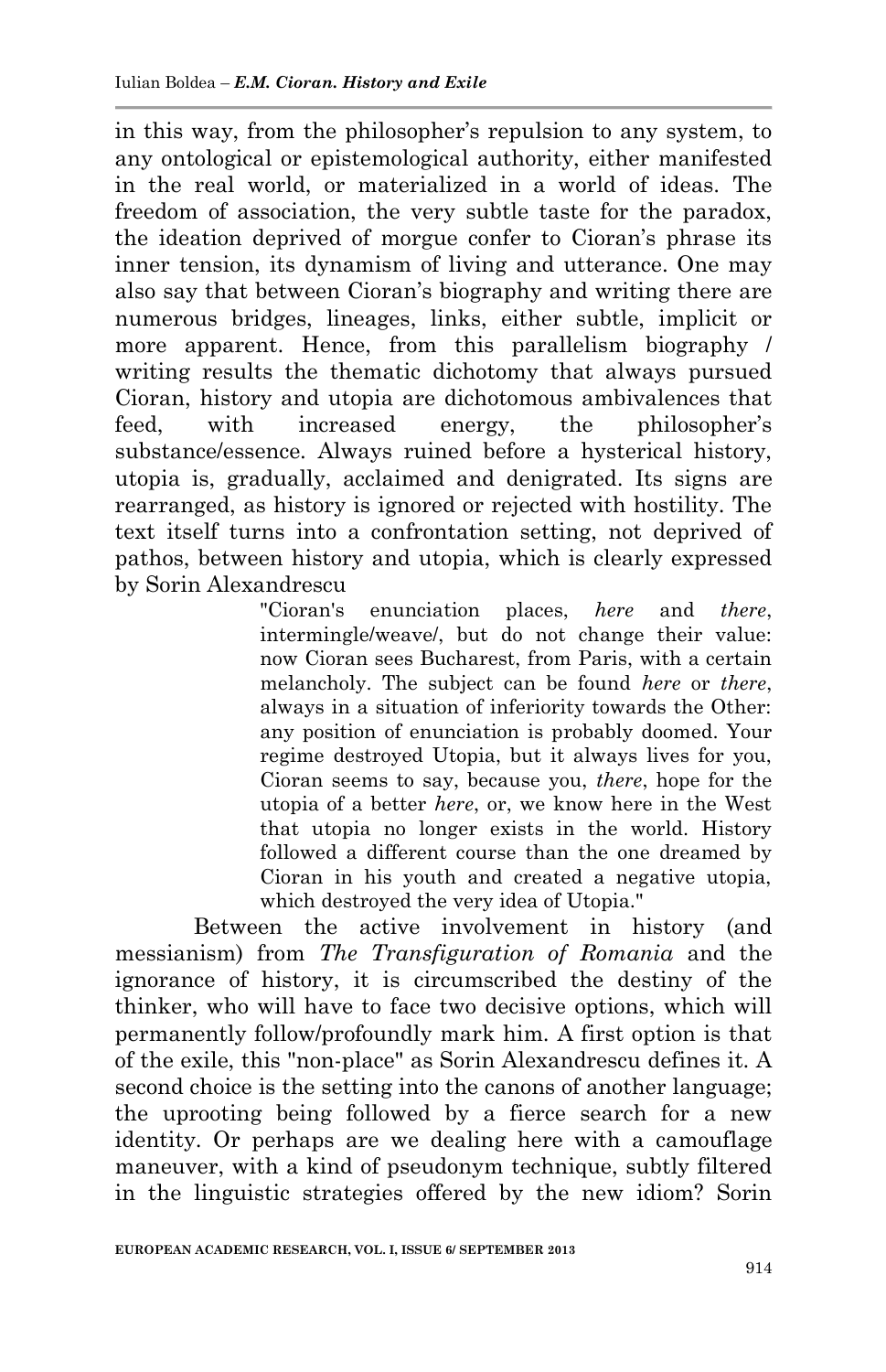Alexandrescu believes it is about the thinker's aggression against himself:

> "The choice of language as well as the place of enunciation are an act of violence directed by Cioran against himself. For the Scythian who he was, it was hard to come to terms with this refined idiom, the civilized who he became regrets the freshness of the lost idiom. The speech does not adhere to human beings, all accommodation is a loss. "Subjugated/enslaved" by the new language, the Scythian dies: and, with the language, the landscapes of childhood and the incendiary witticism of youth sink in the past, become memories."

The consciousness of the exile, the consciousness of the marginal, is, in fact, thus dominated, decisively marked by the impact of the contradictory flow of melancholy, feeling that places the human being in a space - both ontological and scriptural – of an overwhelming uncertainty, a fact noted by Sorin Alexandrescu

> "[…] the operator of melancholy plays an important role in Cioran' thinking. I saw that all the positive terms considered defining for this thinking collapsed before they could establish a coherent universe of meaning. Melancholy, on the contrary, nestled in the negative, seems to be able to distinguish among the different *roles* that Cioran likes to play, all located in the social marginality and metaphysics, the *marginality* of the prophet, the failure, the exiled, the skeptic (*le douteur*), the role that Cioran assigns in *La chute dans le temps.*"

As many psychoanalytic connotations as one may assign, the fact is that *melancholy* is the product of an assault on consciousness, trauma that will dwell in the abyssal self of the thinker and will mark his writing, destiny and how he will relate to the world or peers. The emblematic metaphor for this postulation of melancholy as the generating element of being and of Cioran's writing, it seems to Sorin Alexandrescu, the image of a "lonely man behind a window, motionlessly looking at the moving, elusive, ephemeral, world outside". It is the metaphor of the absolute solitude, the presence of the self in front of the otherness who he seeks to abolish by undefining, forgetting, by the dissolving exercise, this time, of the eye. Cioran's condition of marginal being, of being that vehemently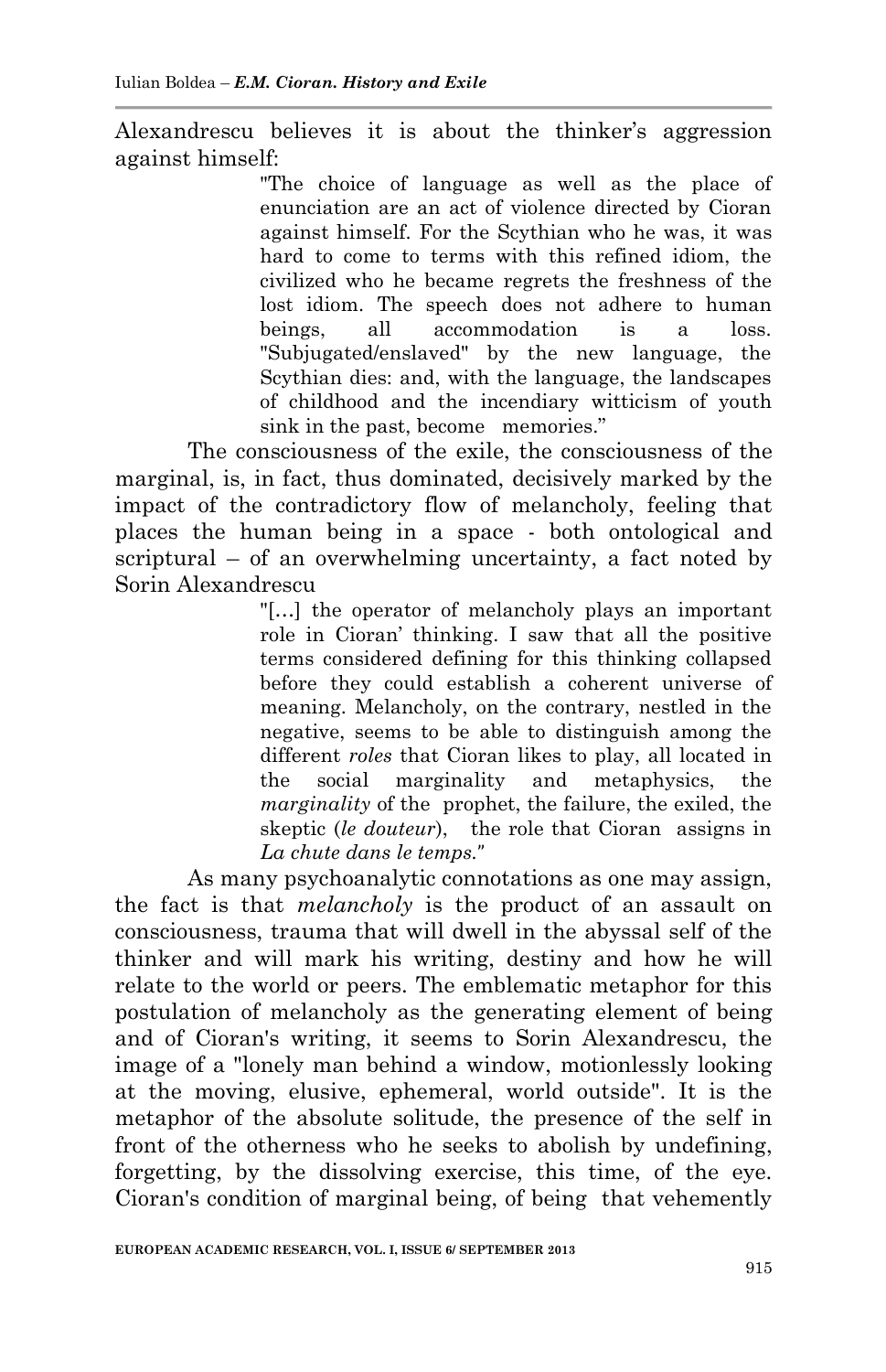denies any institutionalization, outlined by Sorin Alexandrescu in the study *Cioran the day after the revolution*, is, without doubt, one that implies a rejection of modernity. Cioran is a thinker against his age, an age of pluralisms and simulacra. It is clear that Cioran is aware of the relativity of his speech, oscillating between marginality and universality. From this angle, the comparison between Cioran and Diogenes, the cynic, is not unfounded. Both Cioran and Diogenes are beings that deny any social commitment, that stay in the social shadow, even if Diogenes, unlike Cioran, has spectacular gestures. Cioran is, one may say, an anti-modern by definition, that perceives the world of modernity as a world of devalued signs, of simulacra, of empty appearances, where the speeches, of a disconcerting plurality and overwhelming polisemantism, cannot be heard, seen, understood. Hence Cioran's nihilistic vocation, his anti-modern radicalism which, however, does not propose a compensatory program, an explicit alternative, as Sorin Alexandrescu notes:

> "Both at the level of all his reflection themes and writing subjects, Cioran does not offer to such a despised modernity, any postmodern value, any affirmative alternative, based on a different social dynamic, but some clearly anti-modern values, inspired by an eternity without transcendence and by a wisdom in which faith has not ever been experienced."

A well represented category in the history of philosophy is that of the Aesop or resentful philosophers. The philosophy of Aesop's is the "resentful philosophy of the sick and ill formed in the history of philosophy," writes Gabriel Liiceanu in *Diary from Păltiniş.* Of those philosophers whose thinking was heavily influenced by disease, and body miseries and pettiness (Kierkegaard, Schopenhauer, Nietzsche, Sartre, Jaspers). Not to mention Socrates, who also experienced numerous rebellions of the body. One of these great sick men, whose illnesses, humor and bad habits induced a very particular philosophy, is Cioran. How are body tribulations reflected in the pages of Cioran's aphoristic, which is the ratio between the wound and the letter, the relationship between ulceration and thought? What proportion is established between thought revelations and body avatars, between meditation elevation and fall into the abyss of corporality? Illness, suffering, pain, are, in fact, for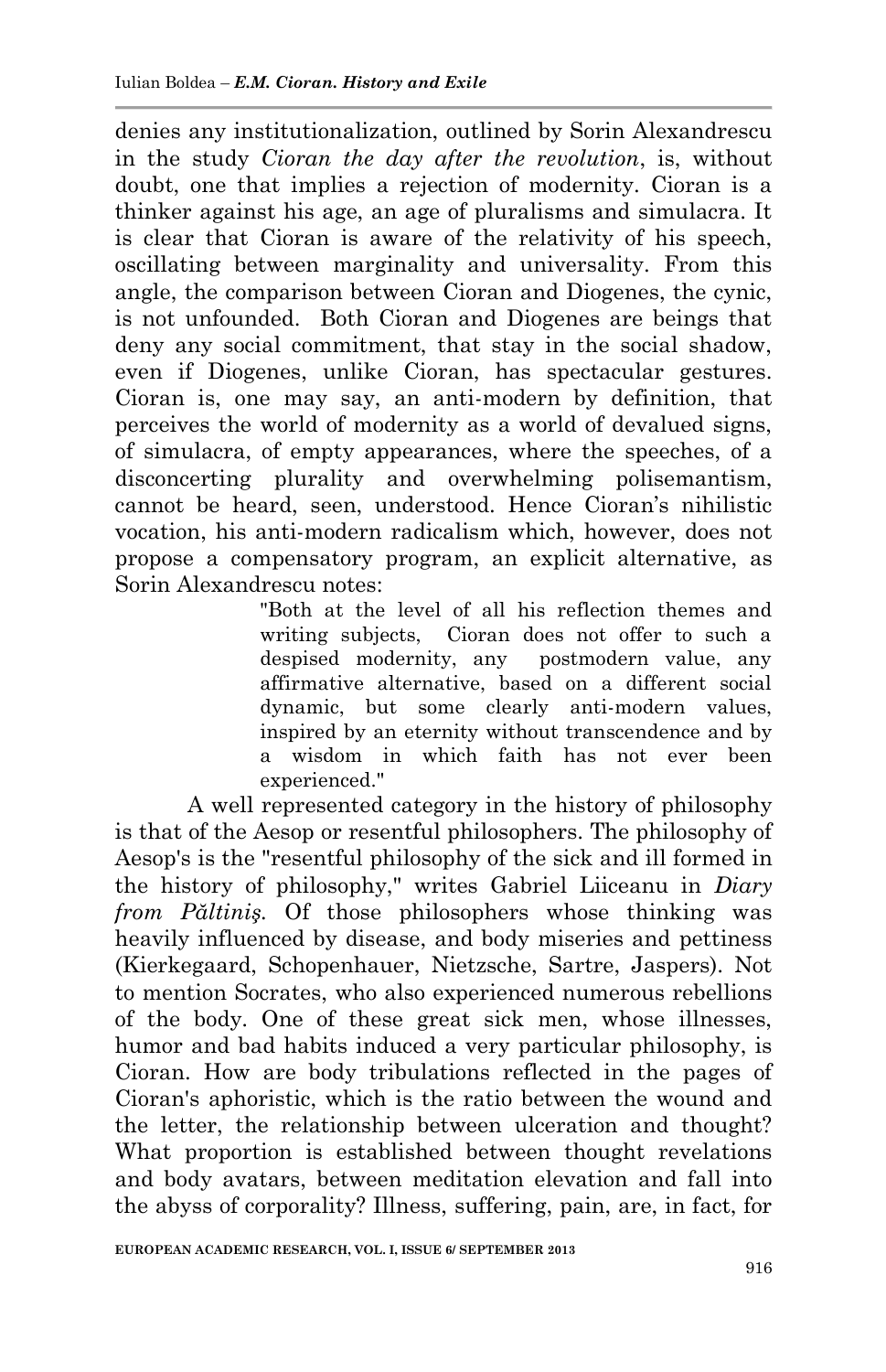Cioran, consciousness revelation, are catalysts of philosophical ideation. Cioran's "career of suffering", early begun, is part of a personality who deliberately puts ideas and ideals into psychosomatic disease. Marta Petreu correctly outlines Cioran's career as a patient:

> "No job (except in 1936-1937, High School "Andrei Şaguna" Braşov), without a definitive profession, no income, no property, no nationality and no country, thus defined mainly by negation, Cioran was instead rich in malady symptoms and diseases. A career of suffering, in other words, a sick identity, used as an excuse for his humiliating - in his own eyes inactivity. Similarly, not once did Cioran say he was free from any livresque influence and entirely shaped by his disturbed physiology and diseases."

For Cioran, disease is not only organic mess or insidious deterioration of the body. It is rather a sign of spiritual awakening, revelation being the innermost core of it, the disease is not without a certain "spiritual fecundity", as the philosopher noted. And this understanding of the disease is present in the very first book, *On the verge of despair,* where Marta Petreu emphasizes,

> "[…] the disease is present from beginning to end, the book is made up of the metaphysical discoveries which the young author made due to his disease. Suffering radically worked in himself, waking him from the organic sleep, from the beatific unconsciousness of the age and the charming naivety of health, to transpose himself in a state that flattered his pride: lucidity."

Not only Cioran's inventory of diseases is worth of interest, but also, how these diseases, symptoms or suicidal tendencies have an impact on his philosophical ideas. The insinuating sliding from the area of organic disorder toward the perimeter of the concept *lived,* fervently assumed, is totally revealing to the destiny of the Romanian philosopher of French expression.

The disease that followed Cioran all his life and marked both his pace of life and creation, is, however, insomnia, illness resulting from an excess of lucidity and, like in a vicious circle, enormously amplifies this state of lucidity, pushing it to the limit of endurance. Sleep is equivalent to hope, while insomnia is prone to despair. Sleep is the state of the fundamental indivisibility of beings, insomnia, and pain in general, is a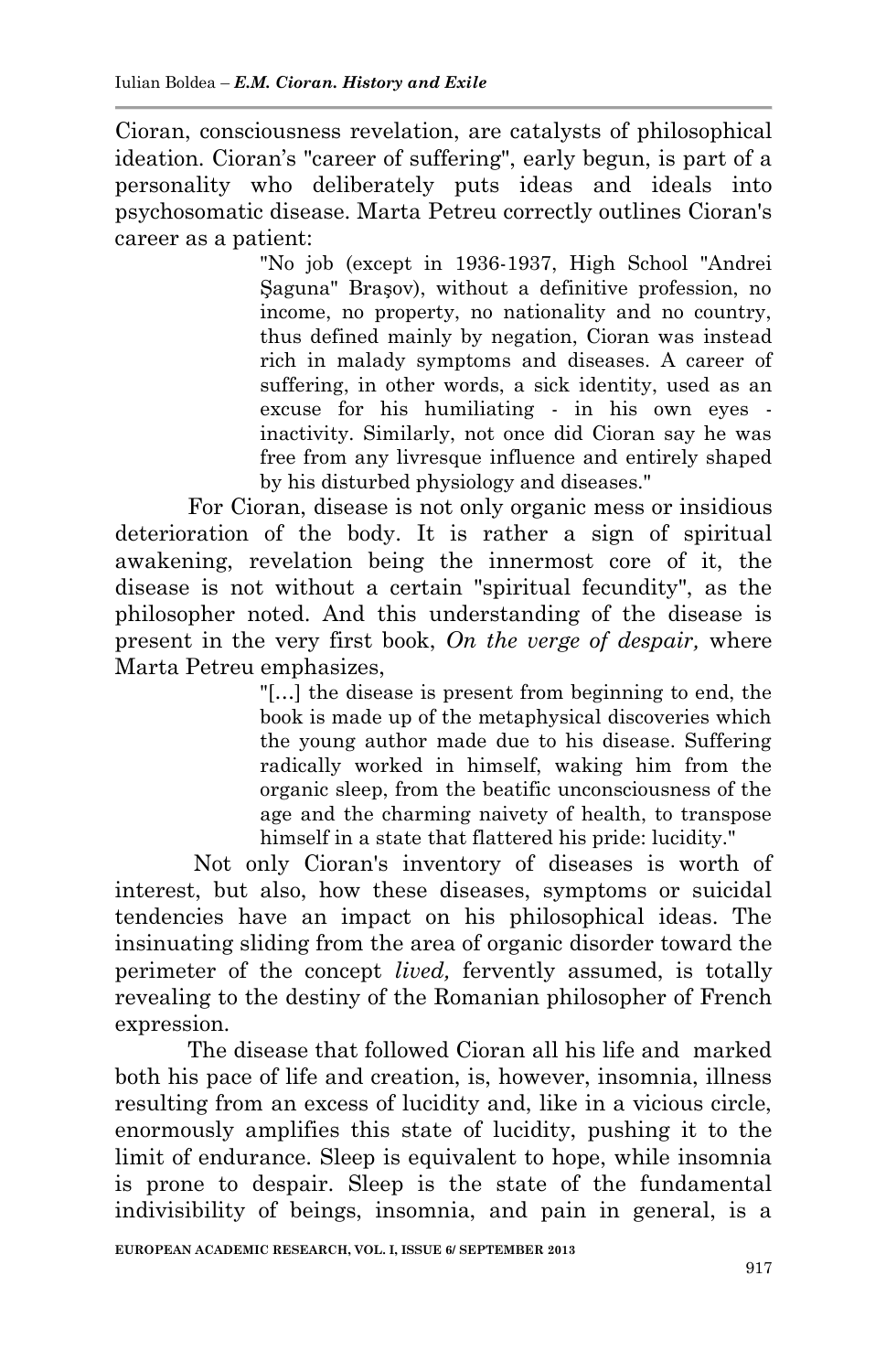separation, a "principle of individuation", so if an essentially healthy body integrates the individual in the mechanism of its human life and nature, the disease is an element of exclusion from the territory of vitality, a man's way of separating from his own life, its own drastic individualization. Authentic, lively, revealing philosophy results, says Cioran bluntly, in *The heights of despair*, from the tragic agony of disease, from the rustling labyrinth of the body, as the spirit is nothing but the sublimated expression of a disorder, an imbalance or organ failure ( "Everything deep in this world can arise only from disease"). From this accountability and illustration of the spiritual benefits of disease derives the philosopher's response to sentimentalists that disguise their authentic feelings, intense and deep emotions or replace them with parade sentimentality, aestheticism without foundation. That is why, what really matters for Cioran is the philosophical reflection. "organic and personal expression following the variations and fluctuations of nerve and organic mood", as the philosopher expresses. It is clear therefore that corporality avatars, the tribulations of the tormented body crushed by disease are, for the Romanian thinker, a gateway - marked by suffering, pain, and lucidity - to the revelations of metaphysics, as Marta Petreu noted: "For Cioran, diseases and pains become an instrument of revelation, namely the metaphysical revelation." Noting that the consequences of pain are greater than those of pleasure, Cioran names (disorderly, but under the stylistic disorder it is hidden a genuine rigor, shooting straight from the unalterable austerity of archetypes) "the consequences of pain" and disease. Moreover, Cioran states that there are hierarchies and degrees of disease, depending on their ability of spiritual revival, of revelation of metaphysical latency of human consciousness. On the other hand, the suffering caused by ecstasy (the approaches to mystical ecstasy are as obvious as disturbing) cause not only the separation, individuation that pulls the man from his original paradise of indivisibility, but lead to the retrieval of the ultimate fund of experiences, one that reveals the essentiality of being, its origin and primacy. The gnoseologic benefits of suffering and disease therefore consist in the transgression of the rational limits and the assumption of a mystical condition, as Martha Petreu writes: "Suffering has activated in Cioran the archetypes of mystical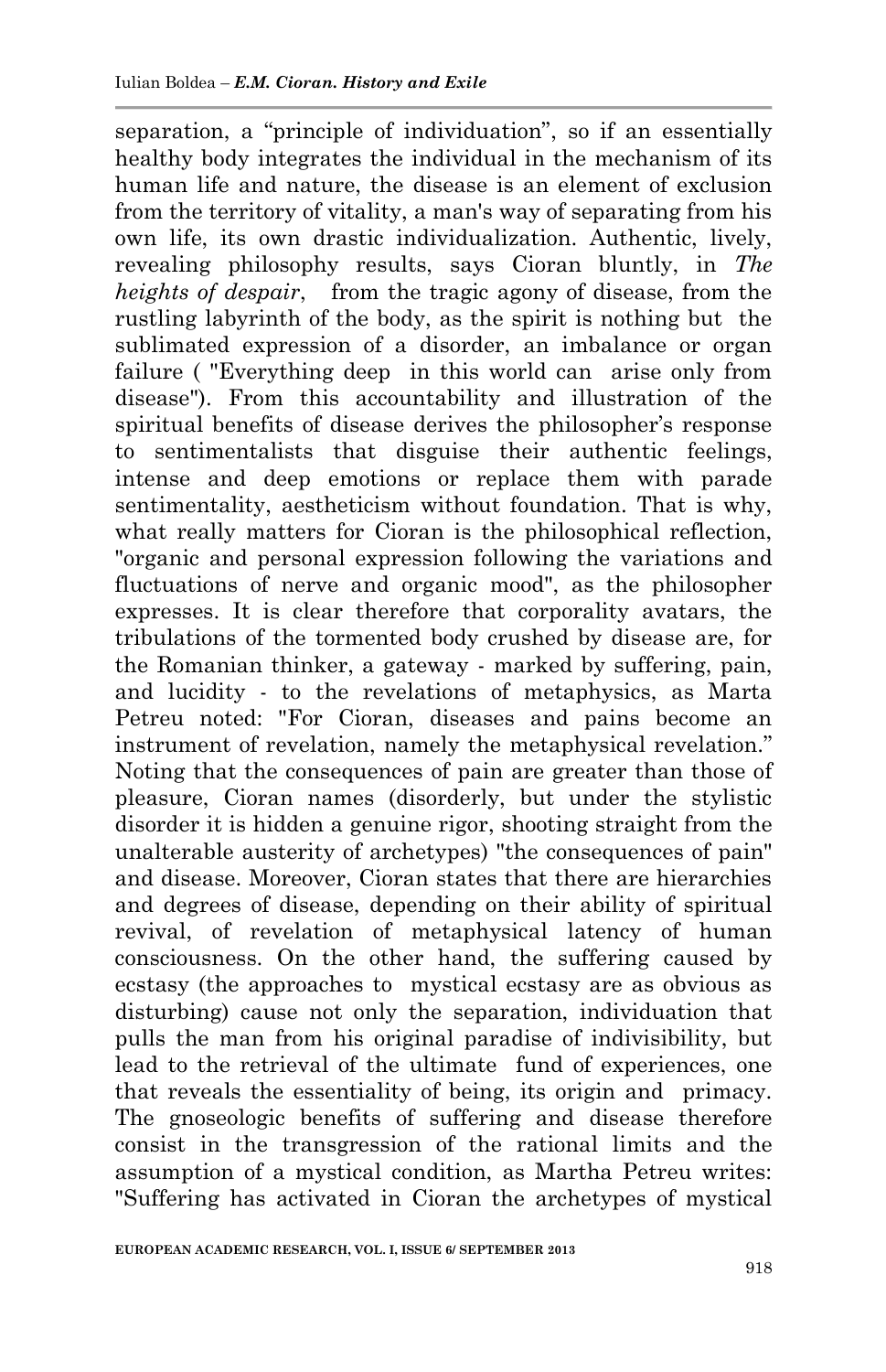living, with its complete expressions, with its chromatic, spatial and cognitive metaphors." Individuation and indivisibility are, in fact, the fundamental terms of the metaphysical equation that illustrates Cioran's case, along with several other philosophical sounding words such as: heights, abysses, rising, falling, flying, diving, empty, full, etc. The disease is, for Cioran, rather a tool to trigger a state of grace, self revelation and inner perfection than pure cell degradation. It is true, it is the state of grace of a religious being, but "without God", of a "mystic denied". In this way, the consciousness of his own body and illness that follow him led the philosopher to spiritual perfection, to an ecstasy not without mystical meanings. For Cioran, corporality depths were always a corollary of authentic reflection, disinhibition, put on page with perfect rigor and stylistic mastery of the sentence. Disease, "mystical vehicle" as characterized by Marta Petreu, may be reduced, eventually, to a gradual, imperceptible and inevitable near drawing to death, the "essential evil" of the human condition. Marta Petreu notes that "our non-birth nostalgia" the drawback "of having been born- and the accusation that the world is the product of "an evil demiurge" come, in his case, from this incurable disease: the mortality of the human being, the unbearable "feeling of dying." It's a "scandal", it is the scandal itself, that makes Cioran cry." The disease is thus to Cioran, a metaphysical way of singularization, a propensity to the horizon of solitude and nihilism. Viewed through the illness, suffering, which stimulated and configured the metaphysical enthusiasm, Cioran is the metaphysical exile par excellence. For Cioran, exile was, without doubt, to the same extent, inner tear and release, sanctuary and damnation, resignation and revolt towards an uprooted destiny. The lack of national determinants, which exile brings, the loss of identity that a stateless person feels are compensated in some way, by retrieving it into a space of universality, of generic humanity, free from the grip of national landmarks. Therefore, Cioran's exile gradually turns into an exile with metaphysical connotations, so that the terms *here or elsewhere* lose their strictly geographical determinations, gaining rather symbolic shapes, as Sorin Alexandrescu observes:

"*The non belonging* could still express a social loneliness, the desire of an indefinable *elsewhere*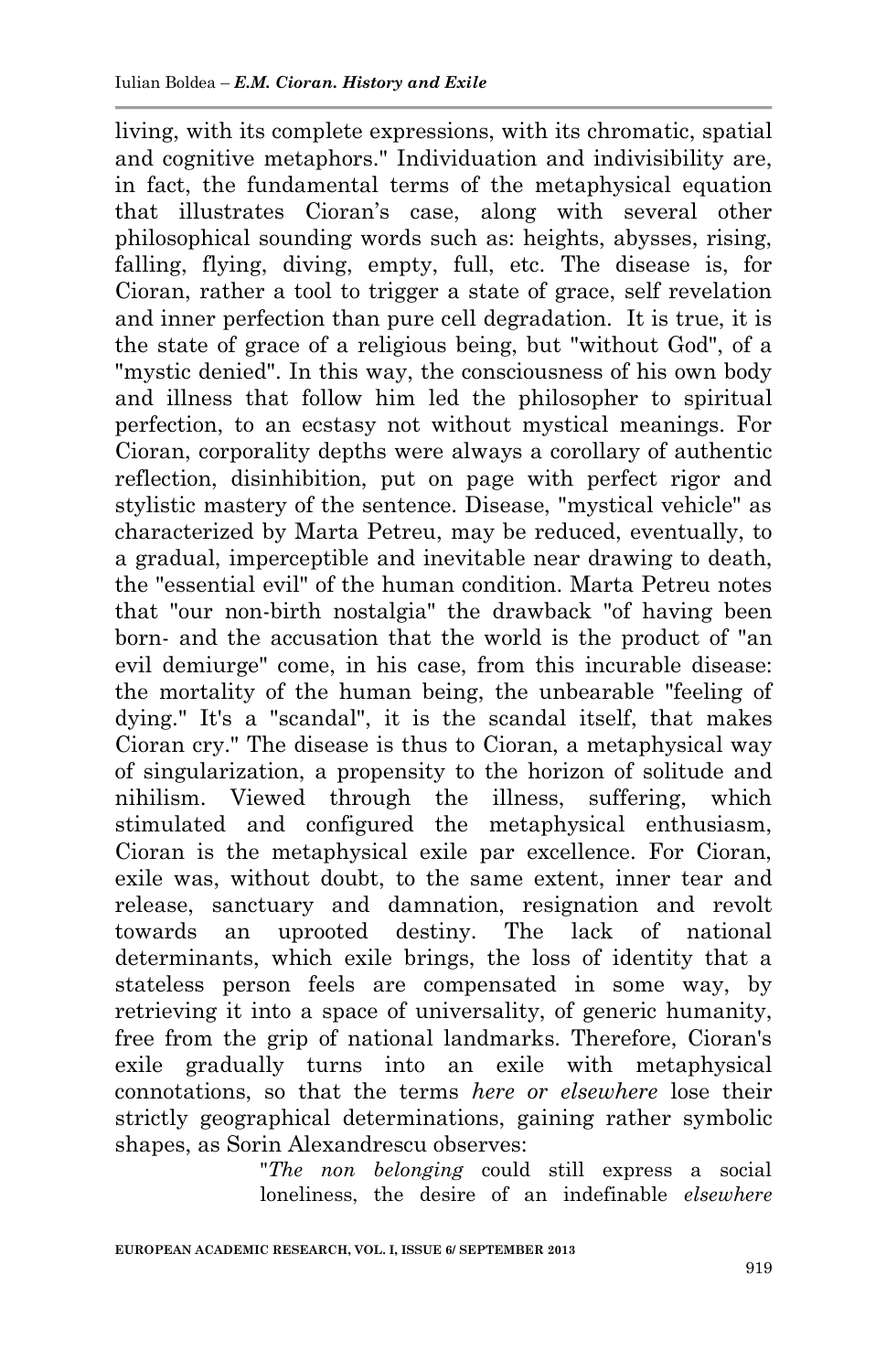makes us foresee new horizons and the metaphysical exile opens the way to ontological discussion. The path that leads from a concrete historical fact to metaphysical drama is long, the Romanian texts show that it was rigorously followed by Cioran. Living the *concrete experience* of the exile and constantly deepening it, he discovered in its depths the *metaphysical* meaning of the exile."

Melancholy is, as Sorin Alexandrescu noted, a recurrent topos in Cioran's philosophical fragments. This mood of undoubted ambiguity, with fluctuating contours is made of boredom in the absence of the beloved or a spiritual principle of completeness, of longing for something undefined and of propensity to an absolute, hardly glimpsed in *ură/ ugly* and *dor/homesick*. Integration and alienation, identity and rupture, belonging to an original model and the continuous tendency of surpassing it, are some of the determinant peculiarities of Cioran's ideation, which is legitimized by assuming an identity both originating and intentional uprooting, by transgression of ethnic boundaries. Attraction and repulsion of personal origins, this is the archetypal model that generates the semantic potentialities of Cioran's texts, in which the paradox, the irony with cynical reflections and existential seriousness are intertwined.

## **BIBLIOGRAPHY**

Alexandrescu, Sorin. 1999. *Looking Back, Modernity*. Bucharest: Universe Publishing House.

Constantinescu, Doina. 2003. *Cioran and the Provinces of Melancholy*. Sibiu: "Lucian Blaga" University Publishing House.

Deaconescu, Ion. 1998. *Cioran or Salvation through Denial*. Craiova: Europe Publishing House.

Diaconu, Mircea A. 2008. *Who's Afraid of Emil Cioran*. Bucharest: Romanian Book Publishing House.

Gabriel Liiceanu. 2001. *Routes of life: E.M. Cioran*, The Apocalypse after Cioran. 2nd edition. Bucharest: Humanitas. Modreanu, Simona. 2003. *Cioran or Prohibited Prayer*. Iasi: Ed Junimea.